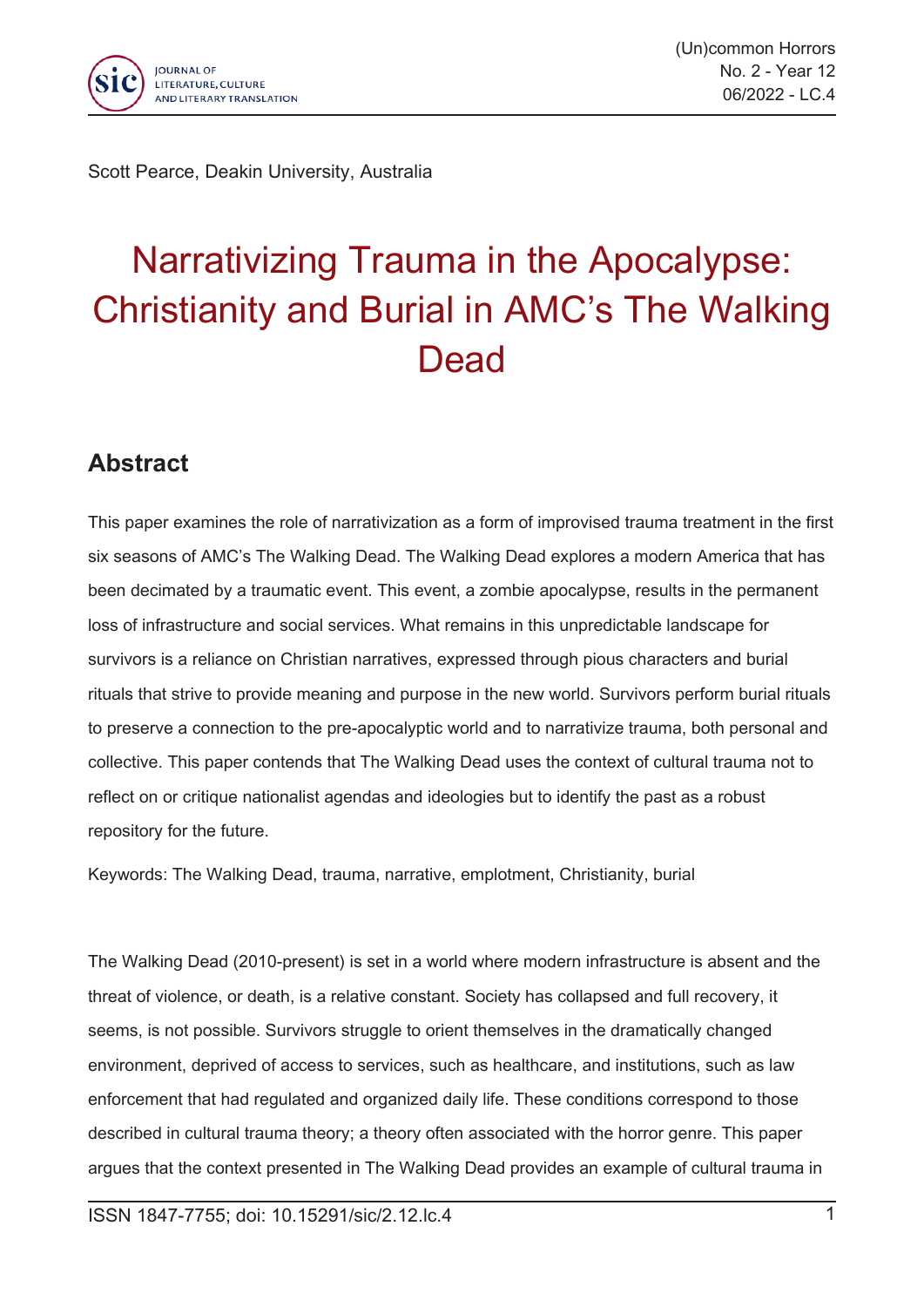

post-apocalyptic horror, but it is one that avoids broader critical reflection as to the cause of the trauma. Additionally, by focusing, albeit at times loosely, on Christian notions of fate and an omnipresent God, the first six seasons of The Walking Dead promote pious characters and burial rituals as necessary in limiting the impact of cultural, and by connection, personal, trauma; thus, framing the past as <sup>a</sup> receptacle which can continually replenish the future. The importance of Christianity and burial rituals is enhanced in the first six seasons because survivors at this time do not have other resources to process traumatic experiences. It is Christianity and burial that function as forms of improvised narrative psychology to promote meaning and purpose during this period.

Cultural trauma theory is most often associated with the impact of colonization on First Nation's people. Stamm et al. see that cultural trauma theory provides <sup>a</sup> "framework for understanding disruptions that an 'original' culture might suffer at the imposition of an 'arriving' culture" (89). This definition can be readily applied to horror texts that focus on some type of invasion. The 'arriving culture' in The Walking Dead is the undead, the walkers. However, framing walkers as an arriving culture is also somewhat problematic as they lack <sup>a</sup> social structure or <sup>a</sup> recognizable ideology. Conversely, they do exist as <sup>a</sup> version of the Other, as something transformed and destructive and terrifying. Murray and Heumann state that the horror genre is characterized by "the attitude of characters in the story to the monsters they encounter" (16). In The Walking Dead, the dead rise regardless of how they die and consequently transform into <sup>a</sup> monstrous version of self. As such the walkers constitute not only <sup>a</sup> violation of the natural order but also <sup>a</sup> hostile force, or at the very least <sup>a</sup> hostile virus. The impact of this hostile force aligns with Smelser's definition of <sup>a</sup> culturally traumatic event, as "an invasive and overwhelming event that is believed to undermine or overwhelm one or several essential ingredients of <sup>a</sup> culture or the culture as <sup>a</sup> whole" (38). The walkers and the devastation they bring is <sup>a</sup> mass culture event, one that erodes traditional ways of being and continually places survivors on the cusp of existential turmoil.

Cultural trauma and the horror genre are <sup>a</sup> focus of Linnie Blake's The Wounds of Nations: Horror Cinema, Historical Trauma and National Identity. Blake contends that horror can focus "on the sites where ideologically dominant models of individual and group identity are sequentially formed, dismantled by trauma and finally re-formed in <sup>a</sup> post-traumatic context" (2). That is, horror texts can provide, in part, <sup>a</sup> space for critique and examination of challenging cultural events, anxieties,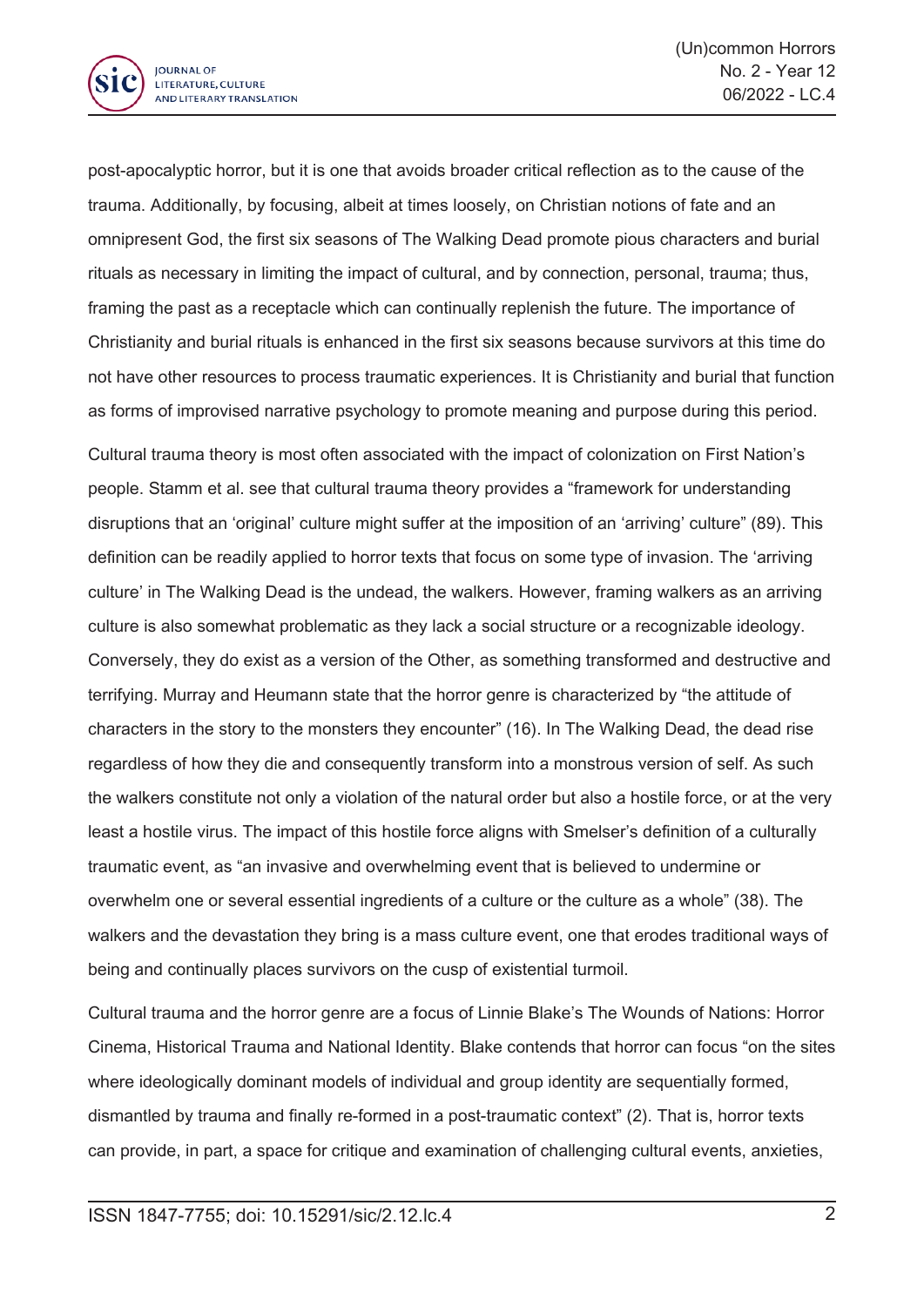

and politically and socially divisive events that have been culturally and personally traumatizing. Further, Blake sees that "such narratives ... demand not only <sup>a</sup> willingness on behalf of audiences to work through the anxiety engendered by trauma, but <sup>a</sup> willingness also to undertake <sup>a</sup> fundamental questioning" (2), <sup>a</sup> questioning necessary for processing trauma at its root. Theorists such as Kyle Bishop see the rise in American zombie and post-apocalyptic horror as <sup>a</sup> response to the 9/11 terrorist attacks that revealed the susceptibility of the American homeland to infiltration or infection. The ready national compromises made to prevent further terrorist attacks, such as The USA Patriot Act (2001) and the torture of detainees at the Guantanamo Bay detention camp, revealed disquieting and divisive aspects to sacred American notions of freedom, democracy, and equality. Certainly, the Christian and ideological beliefs expressed through burials in The Walking Dead intersect, and come into friction, with broader concerns around race, gender, morality, and national myths. However, burials in The Walking Dead attest to the importance of maintaining recognizable narratives to negate trauma and promote stability, both communal and personal. These narratives, however, regularly prescribe <sup>a</sup> way of being that is often simultaneously revealed as fraudulent or hypocritical. Yet, such revelations do not disempower the narratives but demonstrate the innate desire of survivors to chronicle their experiences and narrativize them in ways that bridge the present with the past.

In doing this, survivors are engaging in an ad hoc form of narrative psychology. Narrative psychology, for Neimeyer and Levitt, is premised on "the belief that people give meaning to their experiences by using <sup>a</sup> storytelling structure" (48). Neimeyer and Levitt state that "narrative serves <sup>a</sup> healing as well as <sup>a</sup> heuristic function" (64), as it structures life events into <sup>a</sup> comprehensible and causal story. This is guided by contextual and collective values and understandings and is <sup>a</sup> process that Neimeyer and Levitt see as "the therapeutic attempt to 'emplot' <sup>a</sup> traumatic incident by relating it in <sup>a</sup> meaningful sequence" (57). In The Walking Dead emplotment is structured and thematized by Christian representatives and ritualized through burial. The connection between religion and burial comes because, as Urbatsch states, "explaining the fate of the dead is <sup>a</sup> prime function of religion" (28). Sociologist Émile Durkheim, in his influential work The Elementary Form of Religious Life, sees ritual as necessary to maintaining religion and vice versa. Religion's function is, for Durkheim, to build group cohesion and create ethical ideologies that suitably address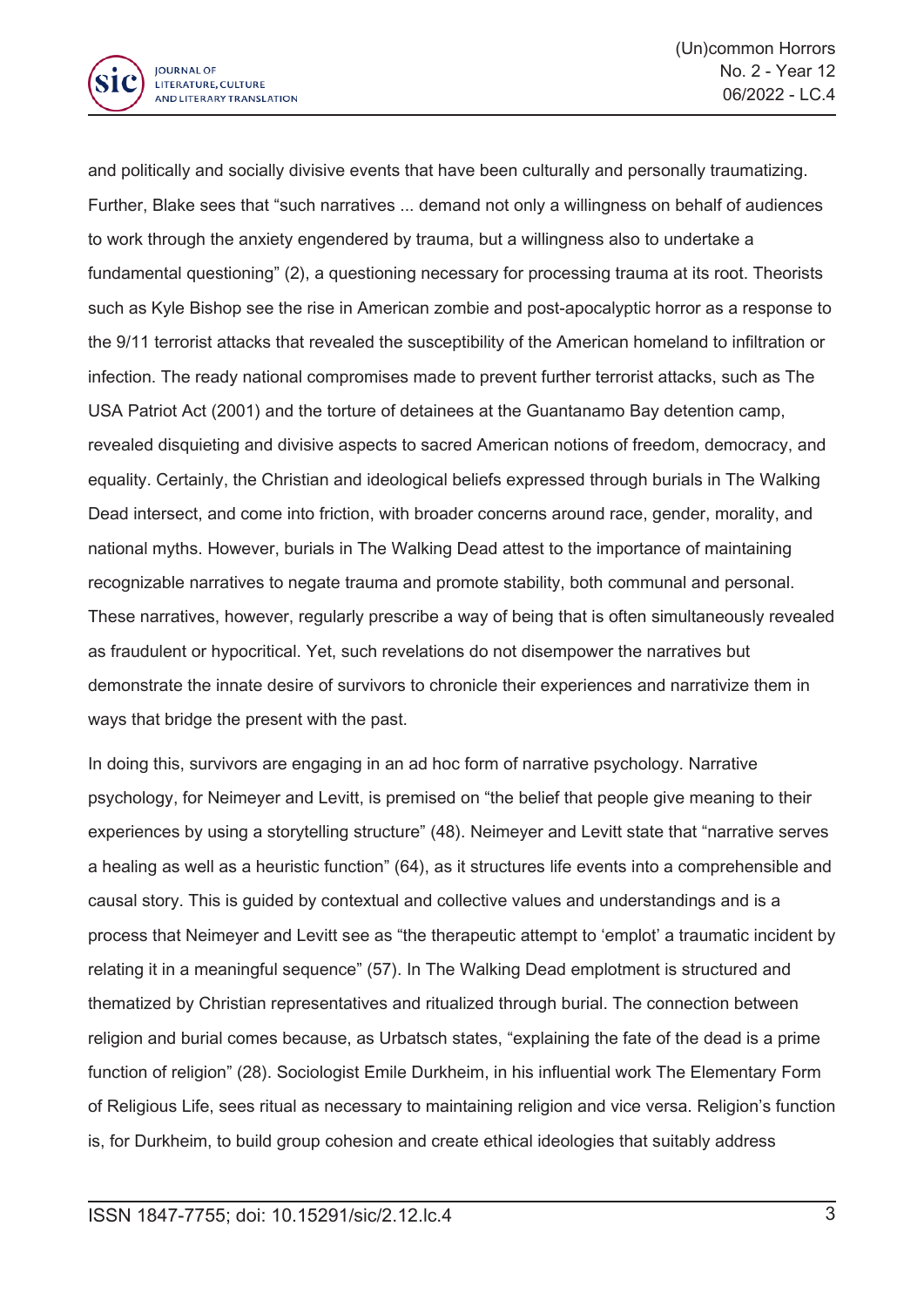

existential wants. Thus, "all are true in their fashion: all respond, if in different ways, to the given conditions of human existence" (4). Durkheim, however, also maintains that there must be <sup>a</sup> separation of the ritual, the sacred, or revered, from the everyday or the profane for it to have potency. Ritual and religion, beyond their mutually beneficial relationship, strive to address the contextual wants and needs of their audience. Catherine Bell asserts that Durkheim's work stresses the importance of ritual as "the means by which individual perception and behaviour are socially appropriated or conditioned" (25). In The Walking Dead burial rituals are the only potent ritual available to preserve Christianity, although the preservation of Christian ideologies seems secondary to the need for survivors to narrativize the deceased in <sup>a</sup> way that maintains emplotment for the living. Wood and Rowatt identify that "the central focus of <sup>a</sup> Christian funeral is the belief in the resurrection of the body and the hope that life does not end with the physical mortality" (19). This resurrection, it is believed, comes in the presence of <sup>a</sup> loving and compassionate God and as <sup>a</sup> reward for <sup>a</sup> life lived by Christian principles. Resurrection in The Walking Dead can also mean becoming monstrous and <sup>a</sup> danger to the living. When the dead are eulogized and buried the monstrous is negated and notions of <sup>a</sup> supreme God and an eternal reward are reinstated. Death, despite its tragedy, is still <sup>a</sup> pathway to security.

Burial of the dead, even the monstrous dead, is crucial because, as Dastur states, "the purpose of all funerary rites is to establish <sup>a</sup> spiritual relationship with the deceased" (15). So, funerary rites establish <sup>a</sup> connection between the past and the present. Characters in The Walking Dead attempt to replicate funerary rites they have seen and experienced previously. Of course, the ritual, the intent rather than the form, reveals <sup>a</sup> great deal more about the participants, their wants, needs, and hopes than about the deceased. Even tacit participation in burial endorses the underlying narrative.

Perhaps the most horrifying cultural and personal trauma facing survivors in The Walking Dead is the revelation of the contextual nature of self. When the show's survivor group encounters other survivors, they have sometimes found like-minded people, but they have also regularly found sadism, cannibalism, rape, torture, and murder. Burial rituals provide <sup>a</sup> way for the show's survivor group to compare and differentiate themselves, ideologically and morally, against others, to rationalize their own actions, even those that conflict with their conception of self, and shape these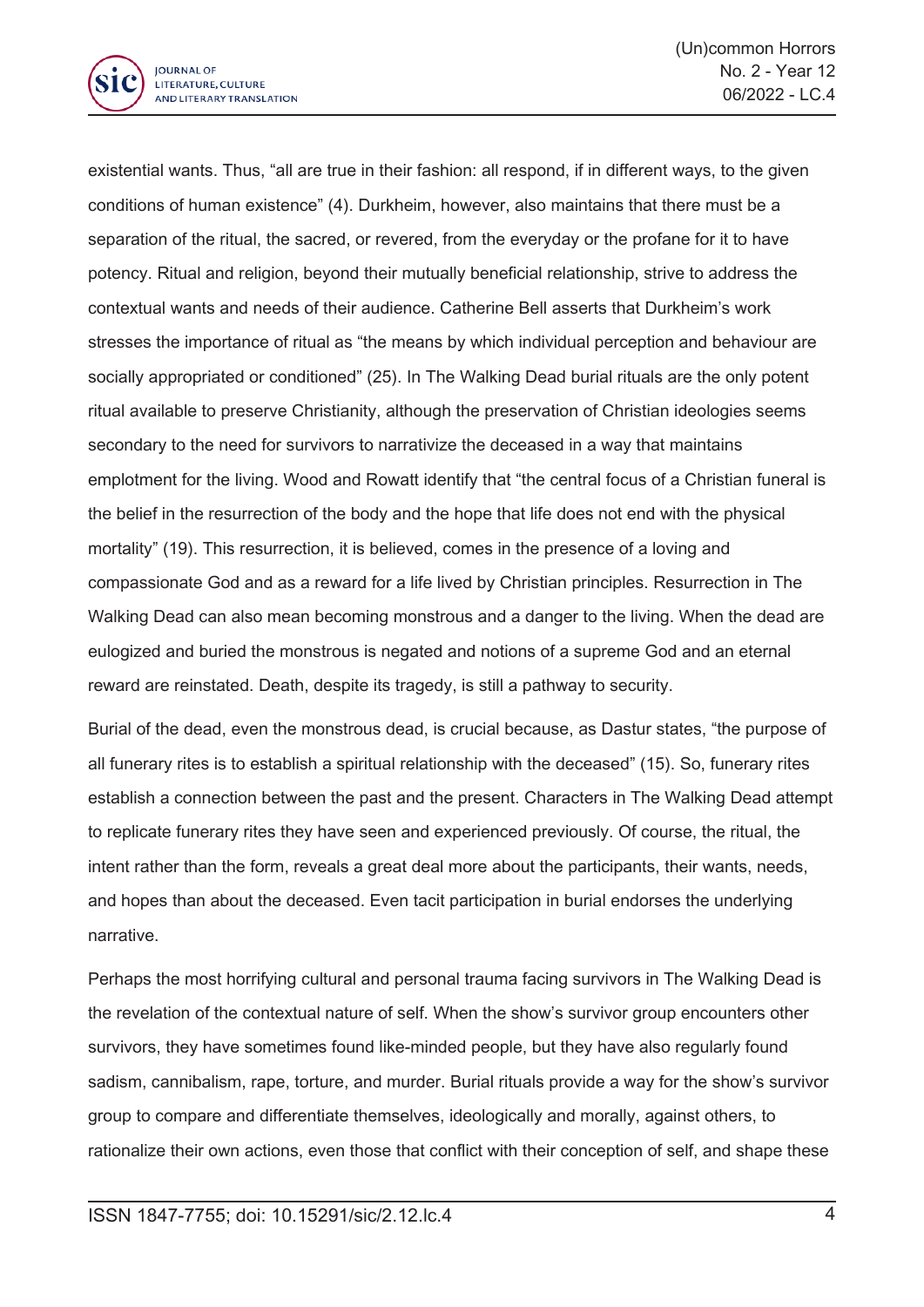

events into <sup>a</sup> narrative that is potent and uplifting. More broadly, this becomes <sup>a</sup> way to differentiate nationalist actions outside of the show that might seem contrary to <sup>a</sup> nationalist identity.

Christian burials make distinct the ideology of the living in <sup>a</sup> world where, for many survivors, the unfolding calamity is <sup>a</sup> form of divine punishment. By framing events as ordained by God, many survivors then have an understanding that allows them to distinguish themselves from others and to apportion or absolve blame. Urbatsch argues that many religions "constantly reinforce the notion that moral turpitude leads to otherwise incomprehensible misfortunes" (29). In "TS-19" (1.6), Jacqui (Jeryl Prescott) sees the walkers as "the wrath of God." Equally, in "Bloodletting" (2.2), Hershel (Scott Wilson) describes the apocalyptic events as "nature correcting herself, restoring some balance." Hershel, who becomes <sup>a</sup> spiritual leader in the survivor group, has his faith challenged by events, but not broken. The correlation between theological doctrine and lived experiences, even in disasters, provides <sup>a</sup> simple cause-and-effect explanation that avoids critical reflection of systematic or regulatory failings. Likewise, it locates events in an established narrative and can provide <sup>a</sup> clear path to resolution. In The Walking Dead, new narratives are needed, but they are also grounded in the past. Gurr, in arguing that American post-apocalyptic texts, such as The Walking Dead, are <sup>a</sup> reimagining of the eighteenth and nineteenth-century frontier, believes such texts provide characters with "the freedom to determine their own destinies and carve out <sup>a</sup> new (better?) world" (33). In the Christian characters and rituals in The Walking Dead, the absence of overt nationalist rhetoric does not suggest an anti-nationalist position or even <sup>a</sup> neutrality. Indeed, the survivors become post-apocalyptic pilgrims, and the underlying foundations of the old America remain intact so that the emerging new America will inevitably maintain more than <sup>a</sup> passing resemblance to its predecessor. Ultimately these foundations are presented as resilient and unbreakable. The cultural trauma impacts organizational and aesthetic aspects of America, but not foundational. There then remains the ongoing assemblage of narrative or emplotment.

This emplotment, for Niemeyer and Stewart, is <sup>a</sup> form of trauma treatment. Although Niemeyer and Stewart are focused on individual or group experiences, their work has broader application for The Walking Dead and cultural trauma. Niemeyer and Stewart believe that "narratives provide structures of meaning that allow the person to understand both the role and the wider social and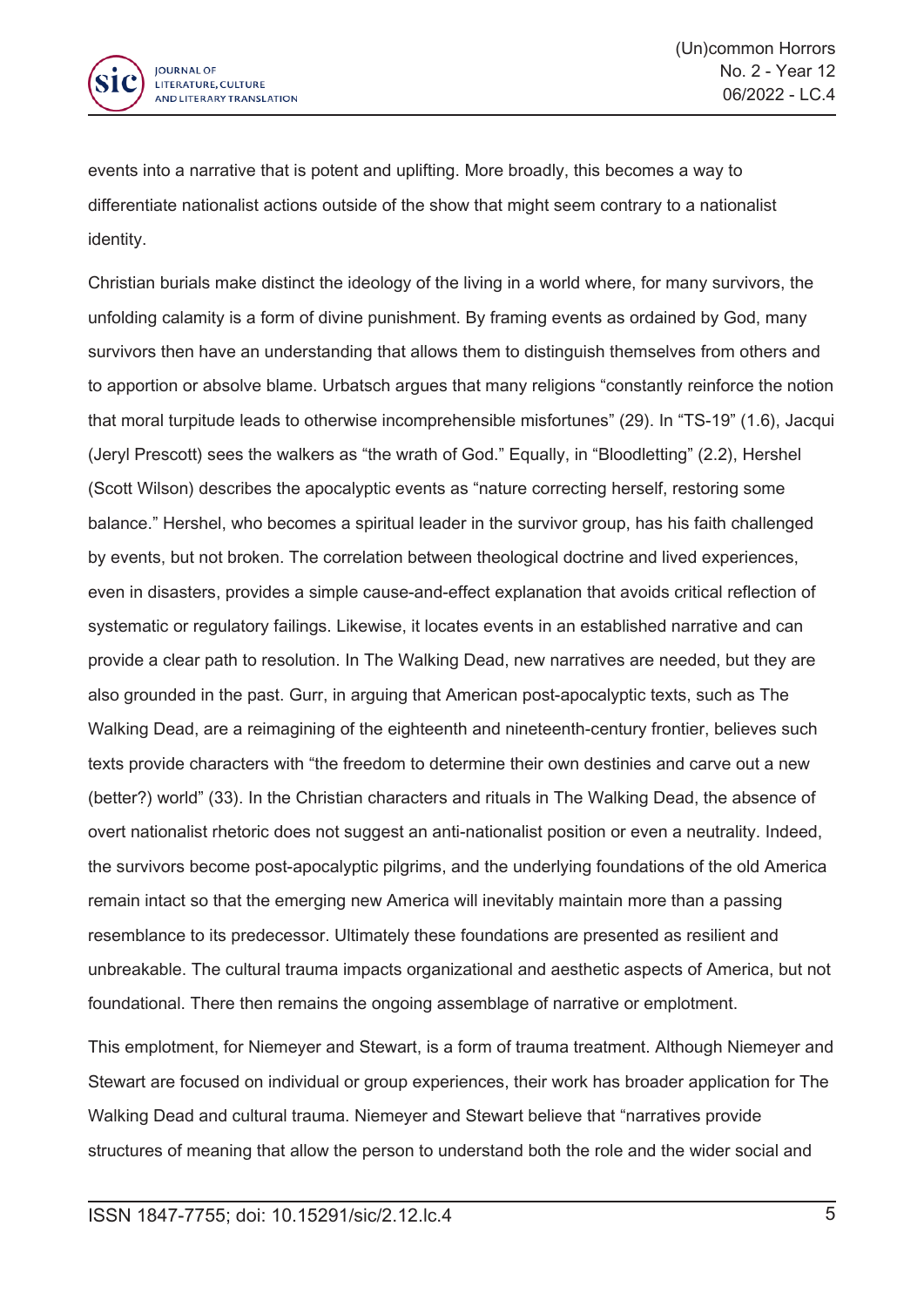

cultural plot of which it is part" (361). Emplotment seeks to avoid the emergence of destructive traumatic disorders, such as Post-Traumatic Stress Disorder, which in the post-apocalyptic landscape of The Walking Dead will not receive the same treatment as it might in the preapocalypse world. Niemeyer and Stewart state that "the traumatic experience not only disrupts or damages the victim's narrative stream of consciousness, but may also fundamentally challenge the unity of the victim's selfhood" (361). Alongside burials, the devout characters in The Walking Dead are representatives of past narratives that work to sustain the notion that the world is still <sup>a</sup> place of meaning and purpose that transcends the physical realm.

The ongoing exposure to uncertainty, regarding <sup>a</sup> place to live and personal safety, and to gruesome killings, often of friends and family, is confronting for most survivors. Often, survivors must "kill" walkers to live, and sometimes they must kill other humans. The need to be almost constantly ready to use violence or be vigilant that others might attack, creates <sup>a</sup> tense environment. Malešević makes the point that "both self-sacrifice and killing go so much against the normative universe of ordinary upbringing in nearly all social orders" (29). However, the notion that God has <sup>a</sup> purpose for each person, and for the events that are occurring, persists in The Walking Dead. This notion absorbs traumatizing actions and events by normalizing them and defining them as consistent with past Christianized narratives.

This narrativizing continues even with the unabated spread of the virus, and even when characters are bitten and infected. When T-Dog (Irone Singleton) is bitten by <sup>a</sup> walker in "Killer Within" (3.4) he comforts <sup>a</sup> frightened Carol (Melissa McBride) by telling her, "This is God's plan. He'll take care of me. Always has. He's gonna help me lead you outta these tunnels." T-Dog understands that the bite he received is terminal, but his belief in the Christian God and the notion that God as the author has ordained this death is readily accepted. Soon after, T-Dog is eaten alive by walkers as he sacrifices himself so Carol can escape, sustained and encouraged by his faith.

The lack of modern medical care means that conditions that were previously treatable can now be fatal, but this vulnerability also does not challenge the faith of those characters that become spiritual guides for other survivors. Doka states that "religious and spiritual perspectives may reassure persons with life-threatening illness that their illness is part of <sup>a</sup> larger plan" (234). In "Internment" (4.5), the prison where survivors have established <sup>a</sup> temporary home is plagued by <sup>a</sup>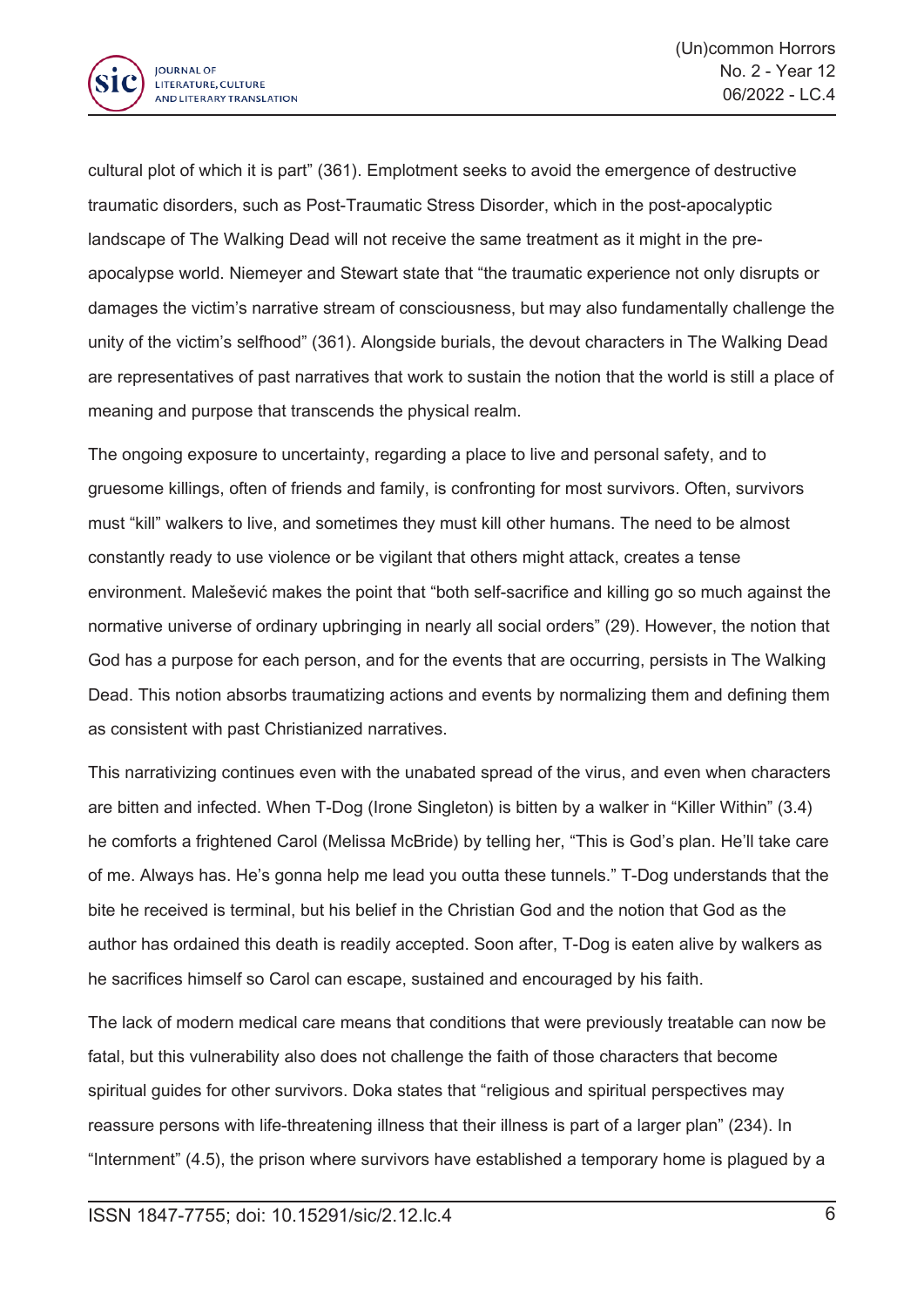

flu-like illness that is killing those who have taken refuge there. Hershel tells Rick (Andrew Lincoln), "I still think there's <sup>a</sup> plan. I still believe there's <sup>a</sup> reason." Hershel's placing of events within <sup>a</sup> broader Christian chronicle links the past to the present and redefines uncertainty as certainty, in the same way T-Dog did. Disaster and tragedy are not disruptions or failings, but predetermined events.

Several episodes after Hershel's death, in "Strangers" (5.2), the survivors save Father Gabriel (Seth Gilliam) from being bitten by walkers. Gabriel, still dressed in his clerical collar, turned his back on his parishioners and boarded his church doors shut, saving himself while they were eaten alive by walkers. Gabriel adds little to the survivor group. He cannot fight, seems incapable of defending himself and states, in "Four Walls and <sup>a</sup> Roof" (5.3), "The Lord sent you here to finally punish me. I'm damned." Gabriel is clearly troubled by his own actions, actions he cannot reconcile. In "Them" (5.10) he throws his clerical collar into <sup>a</sup> fire and in "Conquer" (5.16) he tries to coerce <sup>a</sup> distressed Sasha (Sonequa Martin-Green) into shooting him. Sasha comes to him for counsel after the recent loss of her brother, Tyrese (Chad Coleman), and her boyfriend, Bob (Lawrence Gilliard). Gabriel tells her, "You don't deserve to be here," and he blames her for Bob's death. "Bob was mutilated. Consumed. Destroyed because of your sins." Sasha knocks Gabriel to the ground and points <sup>a</sup> gun at him, but Maggie (Lauren Cohan) intervenes, offering Gabriel her hand and hearing his confession. This marks <sup>a</sup> return to God for both Maggie and Gabriel and provides <sup>a</sup> pathway out of the trauma experience. Maggie, Hershel's daughter, had temporarily abandoned her faith, but faith, it seems, is innate and can always be rediscovered. Wood and Rowatt maintain that when "people who identify themselves as Christians do return to the church, they seek the comfort of familiar words of scripture and rituals that bring comfort and offer hope" (19). From this point on, Gabriel becomes <sup>a</sup> loyal member of the show's survivor group while promoting God as still present in the world.

The presence of <sup>a</sup> loving God, one that rewards the devout, is something Gabriel demonstrates in "No Way Out" (6.9). Alexandria, the stronghold the survivors arrive at in "Remember" (5.12), and where they remain for several years, is overrun by walkers and Rick is trying to halt their advance while Gabriel, sheltering in the church with other Alexandrians, states: "We've been praying together. Praying that God will save our town. Our prayers have been answered. God will save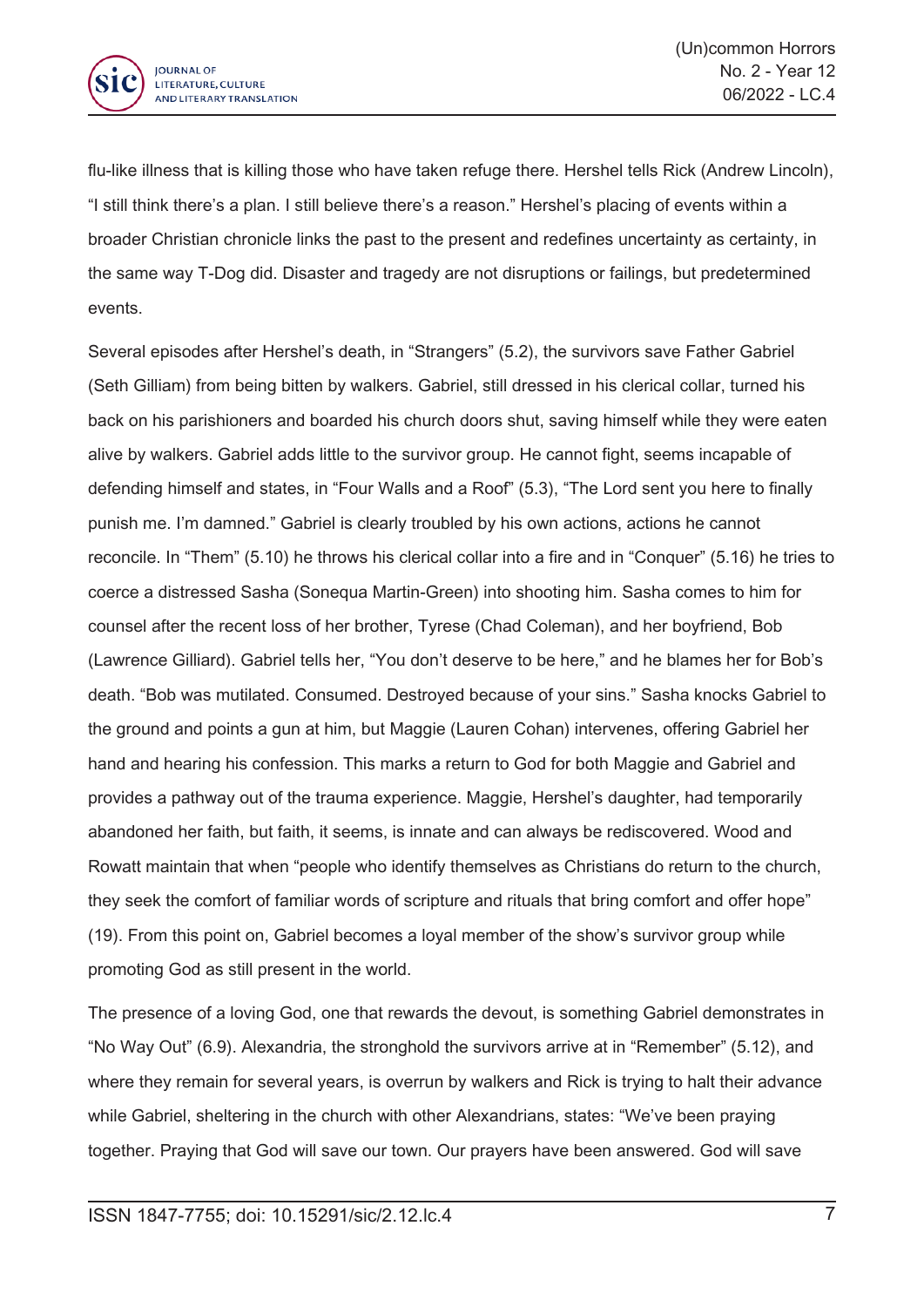

Alexandria. Because God has given us the courage to save it ourselves." Lord sees that "Faith leaders bring calmness and stability to <sup>a</sup> traumatic situation because they are representatives of the Divine" (69). Gabriel then joins Rick in beating back the walkers and is followed by others, that, still looking for objective purpose in the post-apocalypse, trust in Gabriel's narrativizing.

Indeed, Gabriel comes to rationalize taking part in the killing of competing groups while still maintaining his position as <sup>a</sup> priest. In "Not Tomorrow Yet" (6.12) he confirms to Tara (Alanna Masterson), "I'm still <sup>a</sup> priest." Moments later he stands over <sup>a</sup> wounded adversary, telling him, before killing him, "In my father's house are many mansions: if it were not so, I would've told you. I go prepare <sup>a</sup> place for you." This Bible verse from John 14.2 has Gabriel position himself as Christ but he inverts the meaning of the passage, for Gabriel does not precede his adversary nor is the adversary Gabriel's follower. Conversely, Gabriel does not provide the scripture to console, but to suggest that he has fallen and been redeemed, has suffered death and resurrection, is Christ-like, and has reconciled the taking of life for <sup>a</sup> righteous cause. The ongoing presence of characters that promote Christianity as relevant and necessary to the apocalypse, even when altered or overtly hypocritical, promote <sup>a</sup> stability that strives to incorporate traumatic experiences into recognizable narratives. These narratives are at their most potent when they are expressed during burial rituals.

The burial acts and the accompanying eulogies, particularly the burials taking place in the first few seasons of The Walking Dead when the group does not have <sup>a</sup> stable base, are explicitly linked to and regularly serve to promote Christian-specific narratives. Hoy states that "humans have an undeniable need to make sense of death; funeral rituals are created by social groups as potential scripts to achieve this end" (13). The Christian foundations of modern America are reflected in the burials that take place in The Walking Dead and, initially, in the concern expressed by several characters for the sanctity of human life and the need to honor the dead.

Burials provide affirmations and an opportunity to reconnect with self and with others. Burial also works to narrativize the deceased and provide closure to that narrative thread. In terms of alleviating the trauma of those confronted by death or mourning the deceased, Anderson believes that "good rituals will help us find our grief—even if that grief is left over from some other death" (132). The specifics of actual burials in The Walking Dead vary significantly depending on context and the relationship the deceased had with those that remain. Certainly, the willingness to engage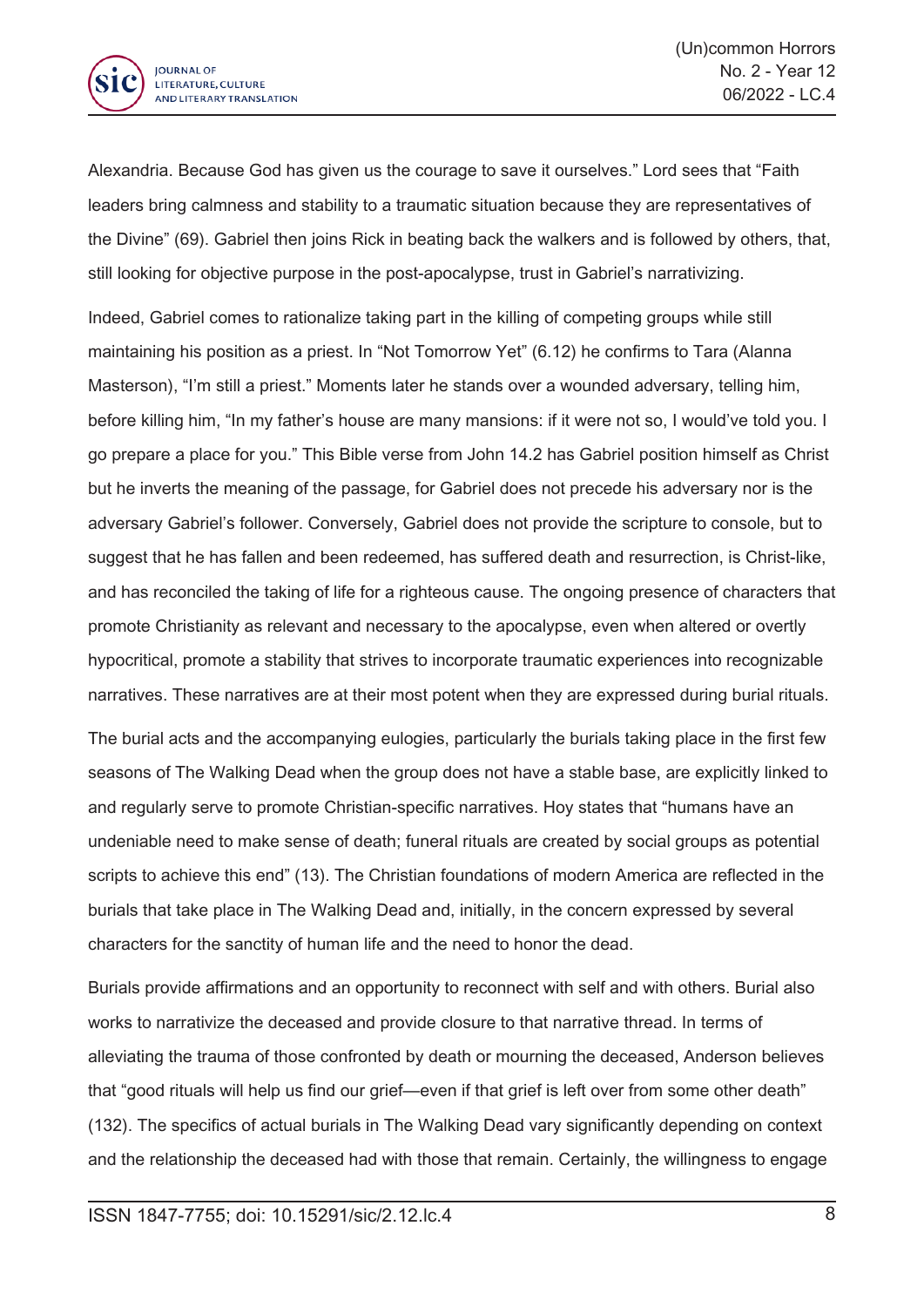

in some form of ceremony akin to what was experienced in the pre-apocalypse world is persistent. For Hunter, the "value of funerary rites is found in both social and psychological functions that they fulfill" (159), such as promoting solidarity, marking death as meaningful, fated, and creating space for mourning and the sharing of grief and for nullifying trauma.

Raphael et al., commenting on the function of burial for the living, believe "recognition of the death, of the dead person's value, and of the trauma, loss, and suffering of those bereaved may be critical issues that enhance ... capacity to adapt" (13). In The Walking Dead, burial rituals provide temporary access to the pre-apocalyptic world and signify <sup>a</sup> reverence for, and belief in, that which had previously been established. The experience of grief or trauma has the potential to be worsened in The Walking Dead because there is limited or unavailable space to engage in processing such experiences. Kremmel observes that violence and mourning become intertwined in The Walking Dead, that the "pervasiveness of death in this dangerous new world and the threat that the undead body poses to the living both necessitate and problematize mourning practices" (80). Certainly, the capacity of burials to continually provide <sup>a</sup> guide to emplotment is challenged and troubled for some, but, predominately, burials throughout each season reflect <sup>a</sup> yearning for the past. Many characters bury friends and family when it is <sup>a</sup> time-consuming and exhausting activity. This speaks to the power of burials and the comfort they provide that supports survivors in narrativizing their own lives so that the problematized aspect Kremmel speaks to is relatively limited.

In attempting to control or mitigate trauma, survivors strive to maintain <sup>a</sup> reverence for the known dead in season one. In "Wildfire" (1.5), after several group members are lost to <sup>a</sup> herd of walkers, there is uncertainty as to what should be done with the dead and with the dying. The task is made difficult by the number of bodies, yet Glenn (Steven Yuen) distinguishes between the dead that are known and those that are anonymous. When Daryl (Norman Reedus) and Morales (Juan Gabriel Pareja) drag <sup>a</sup> deceased group member towards <sup>a</sup> collection of burning bodies, they are confronted by Glenn, "Our people go in that row over there. We don't burn them! We bury them! Understand?" Glenn's capacity to process this mass death event is predicated on the known dead maintaining an individual identity and not being homogenized. Glenn is also trying to maintain <sup>a</sup> reverence for life so emplotment remains <sup>a</sup> possibility. Later, when Daryl questions the value of the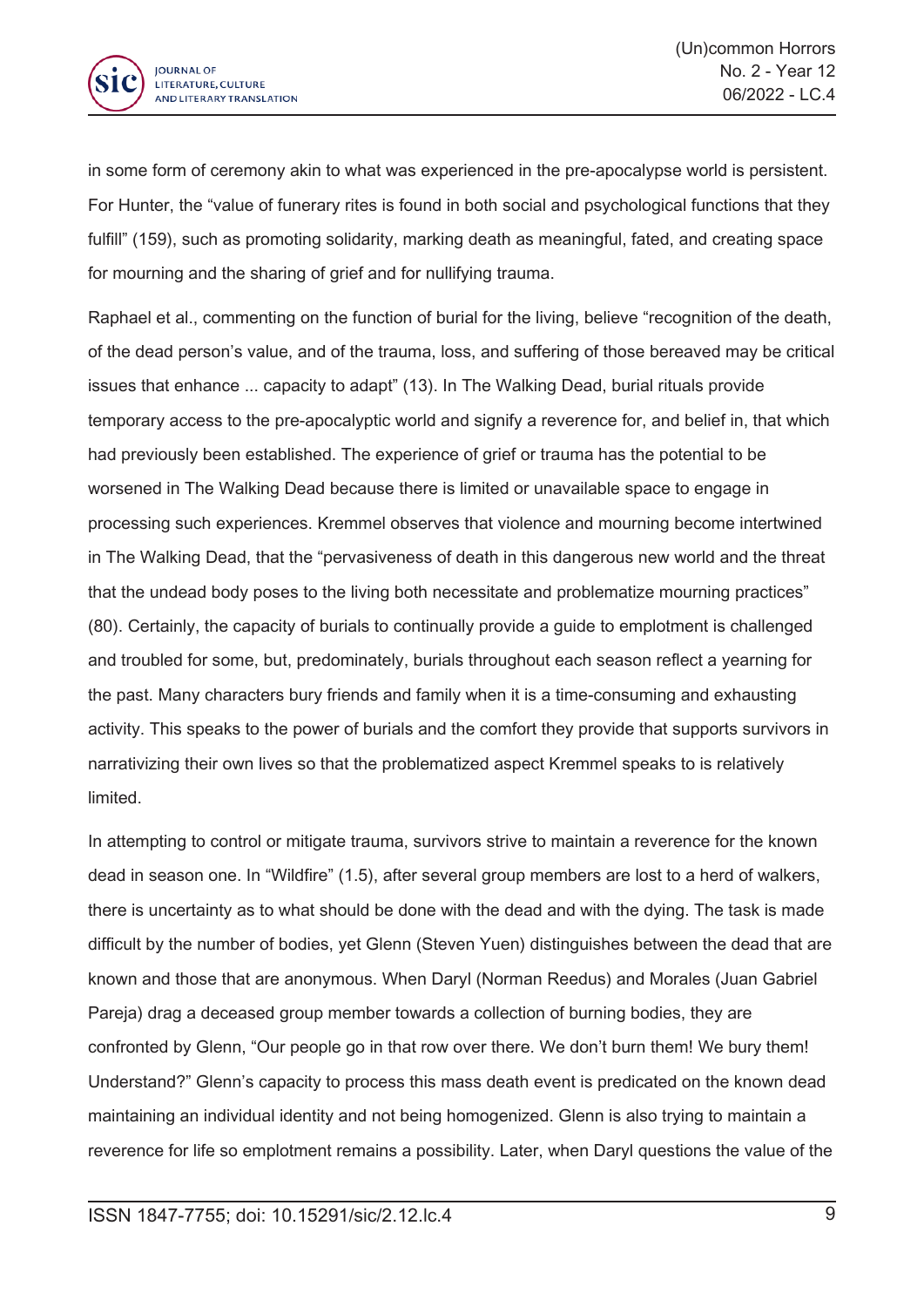

burials given that he, along with Rick and Shane (Jon Bernthal), are digging graves in oppressive heat, Lori (Sarah Wayne Callies) states, "We haven't had <sup>a</sup> minute to hold onto anything of our old selves. We need time to mourn, and we need to bury our dead. That's what people do." This statement shows that despite the dramatically changed living circumstances, Lori, like Glenn, sees importance in an adherence to established procedures to process and place the deaths in <sup>a</sup> narrative that is understandable.

The ritual component, for Hunter, is significant because "ritual plays <sup>a</sup> role in providing <sup>a</sup> sense of familiarity and expected structure within those chaotic natural processes that lie outside of human control" (156). The burial that is shown in "Wildfire," like all that follow, is far more personal than would typically have been experienced in the pre-apocalypse world. Groups in The Walking Dead must dig <sup>a</sup> grave by hand, prepare the body and place that body in the ground. It is <sup>a</sup> physically demanding and unfamiliar task. When Andrea buries her sister Amy (Emma Bell) in "Wildfire," she struggles to maneuver the body into the crude grave. Gore notes that in modern times the bereaved mostly do not take an active part in burial, but rather there are "local authorities, florist, coroner, clergy, registrar and the general workings of <sup>a</sup> complicated and bureaucratic urban system" (217). While contemporary burial practices generally work to maintain <sup>a</sup> structure and process that distances those experiencing loss from the act of burial, in The Walking Dead, burial is confronting and deeply personal.

Burial also works to provide an emotional and psychological safeguard for survivors, one that continues to be promoted in each season. For Dastur, the "purpose of all funerary rites is to establish <sup>a</sup> spiritual relationship with the deceased" (7). In "Nebraska" (2.8), Andrea reiterates Glenn's position, "We bury the ones we love and burn the rest." Burial rituals in The Walking Dead, to <sup>a</sup> significant extent, take the place of grief and trauma counselling present in the pre-apocalypse world. Christianity also, like many other religions, does not see physical death as the end of existence. Dastur makes the point that "even in archaic societies humans refuse to consider death as <sup>a</sup> complete disappearance" (6). Burial also provides an escape for the deceased from the violence and uncertainty of what the world has become. Steele asserts that "social solidarity or strong community focus is common during times of emergency, catastrophe, or disaster" (199).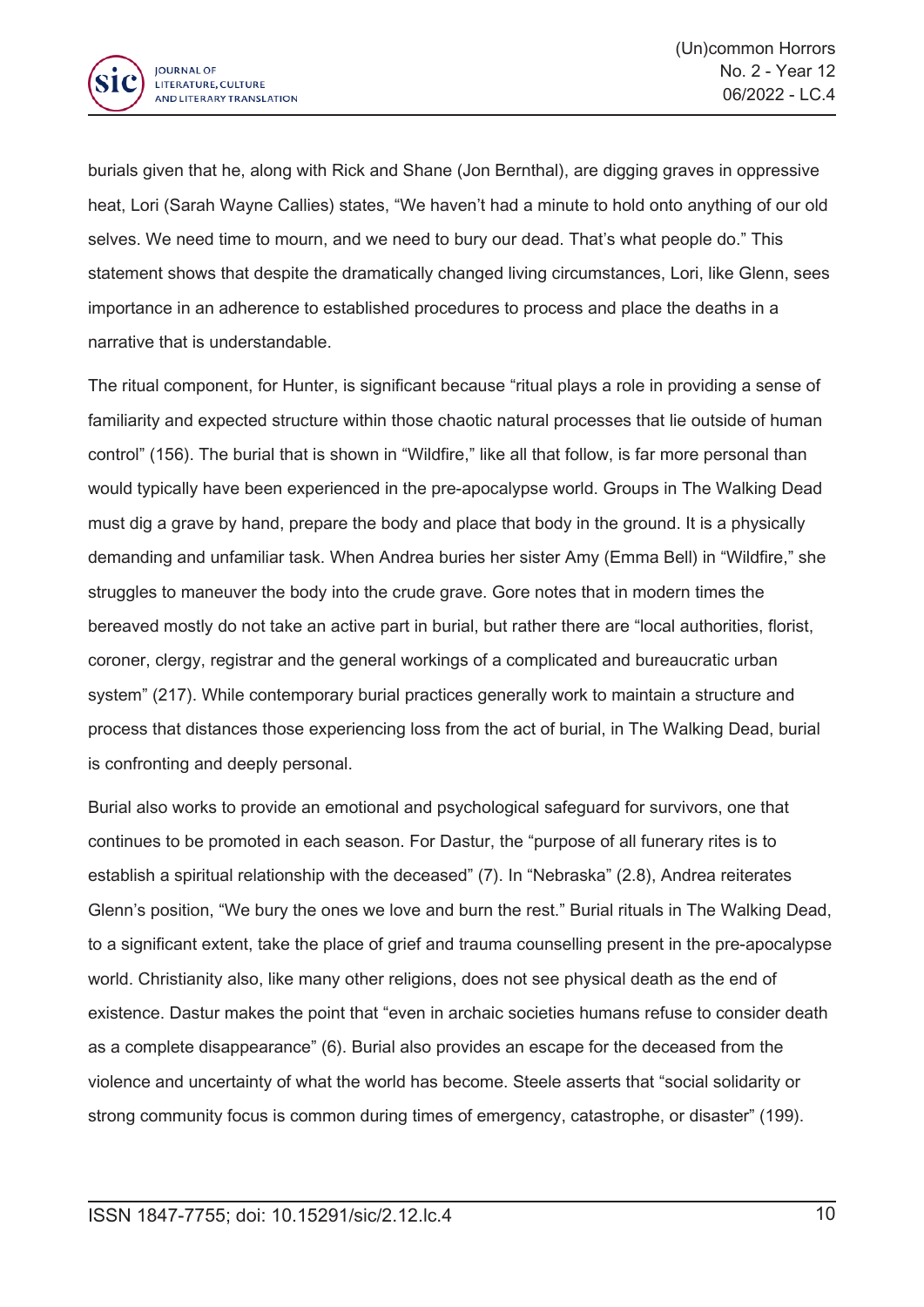

Burial, therefore, also affirms for survivors their connections to each other and the purpose of the life that was lost.

The death of Otis (Pruitt Taylor Vince) in "Save the Last One" (2.3) and his funeral in "Cherokee Rose" (2.4) demonstrate the importance of narrativizing death so that it can be placed within the broader ecumenical narrative. Lori's earlier comment on the need to maintain something of "our old selves" has relevance not only to burials, but to what death means for the living and how death rituals can support emplotment. In "Save the Last One," Otis and Shane, on <sup>a</sup> night trip to gather medical supplies to help <sup>a</sup> seriously injured Carl (Chandler Riggs), whom Otis accidently shot while hunting deer, are low on ammunition, seemingly surrounded by walkers, both hobbling, and <sup>a</sup> long way from their vehicle. Shane, aware of the hopelessness of the situation, advises Otis, "You're gonna take these bags and you're gonna go." Otis refuses. Shane, sensing they will both be killed, shoots Otis in the leg and escapes with the medical supplies, leaving Otis to <sup>a</sup> ghastly death as he is eaten alive by walkers. Shane, however, does not tell this story but rather frames Otis as someone who sacrificed himself in <sup>a</sup> heroic act for the greater good. When he arrives back at Hershel's farm, he tells Rick, "He said he'd cover me and that I should keep going." Shane's action in shooting Otis is an affront to the morality of the pre-apocalyptic world. Clearly, Shane is aware of this, yet his actions certainly saved Carl's life and his own and provided much-needed medical supplies for the group.

At the funeral that is conducted for Otis in "Cherokee Rose," Hershel focusses on Otis's sacrifice, but also on his reward. "We thank you, God, for the peace he enjoys in your embrace." Wood and Rowatt make the point that "fundamental to <sup>a</sup> Christian funeral is the belief in <sup>a</sup> caring God who offers hope for life beyond death" (20). Patricia (Jane McNeill), Otis's wife, asks Shane to speak, saying, "I need to know his death had meaning." Shane, clearly understanding the need for narrative closure, for Patricia and the group, obliges: "We gotta save the boy, that's what he said... If not for Otis, I'd have never made it out. And that goes for Carl. It was Otis. He saved us both. If any death ever had meaning it was his." Clearly, Shane is motivated by self-preservation, but the promotion of <sup>a</sup> familiar script soothes the bereaved and Patricia nods in tacit approval. As such the funeral functions as group conformation that Otis, and his actions, represent desired values and that his physical death is <sup>a</sup> transition to <sup>a</sup> more peaceful state that survivors should take comfort in,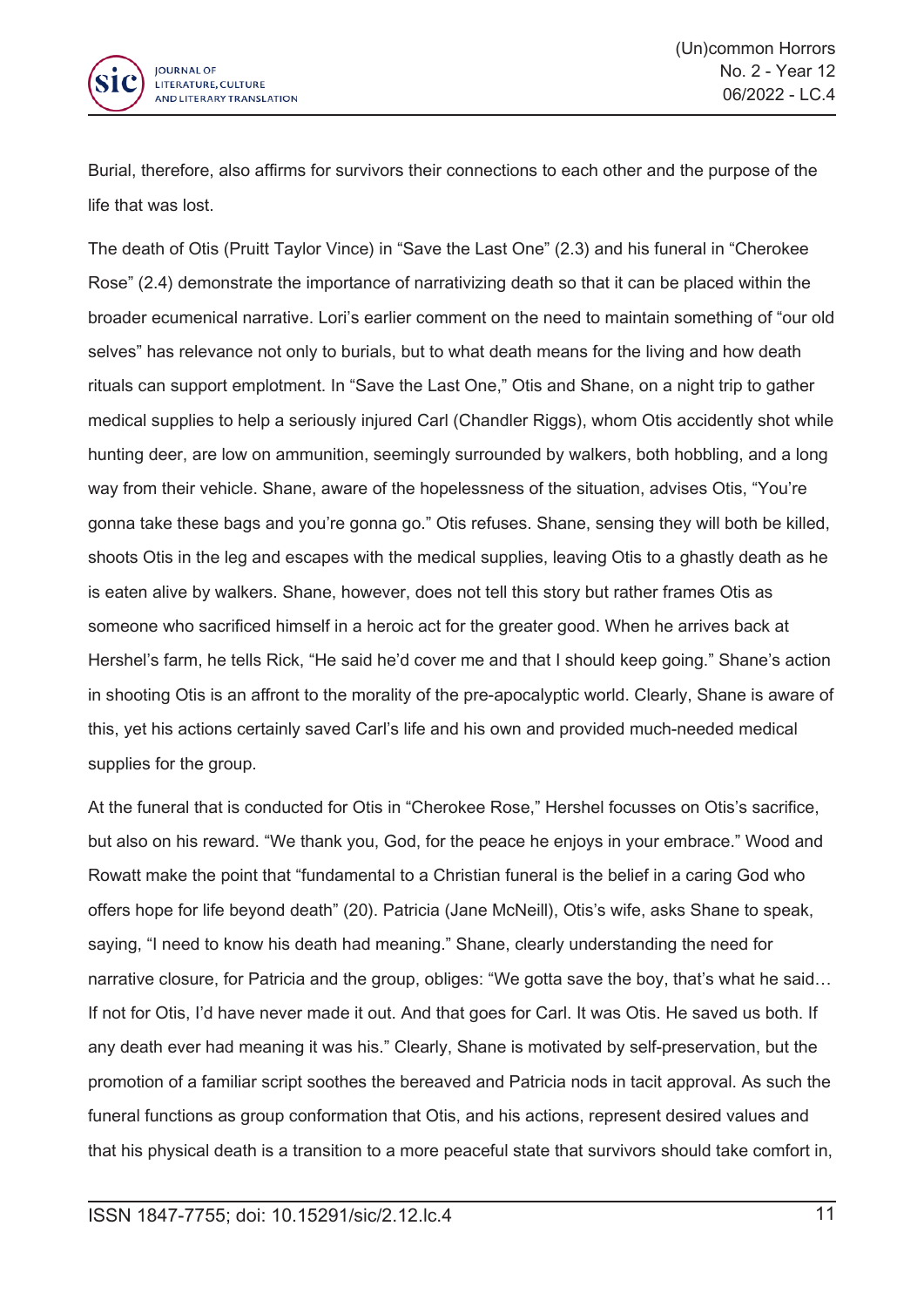

knowing that such space is available to them too if they replicate his perceived moral goodness. Context is irrelevant.

A similar approach is taken when Dale (Jeffrey DeMunn) is mortally wounded by <sup>a</sup> walker in "Judge, Jury, Executioner" (2.11). He is euthanized by Daryl and buried in "Better Angels" (2.12) in the same area as Otis. Rick provides the eulogy, promoting Dale's positive qualities and establishing his contribution to the survivor group: "He saw people for who they were. He knew things about us, the truth, who we really are ... he said this group was broken. The best way to honor him is to unbreak it ... From now on we're going to do it his way." As with Otis, this eulogizing is also done via storytelling, <sup>a</sup> process that Hunter identifies as <sup>a</sup> way to "construct, reconstruct, and/or launder the memory of deceased individuals" (162). The Christian influence on burials and the narrativization of the dead in The Walking Dead is persistent and ultimately becomes <sup>a</sup> critical component in the memorialization of beloved group members when they die.

Burials often involve an improvised and unscripted ceremony during which the value of the deceased is stated by survivors to place the death within the new survival narrative. Long and Buehring contend that "narratives may be about the deceased, but they are simultaneously about the speaker who, by publicly voicing the memory makes <sup>a</sup> claim to his or her own morality" (95). These events also serve to galvanize the group and provide <sup>a</sup> resilience and <sup>a</sup> reason for the living to continue living. In "Heads Up" (6.7), Glenn makes this point for Enid (Katelyn Nacon) when they are trying to return to <sup>a</sup> damaged Alexandria, uncertain if anyone else is still alive. Glenn states, "You honor the dead by going on even when you're scared. You live because they don't get to." Honor clearly implies morality and belief. The dead are honored with burial and remembrance that affirms, for the living, <sup>a</sup> purpose in continuing their own lives.

Many of the deaths that occur in season two, while survivors are on Hershel's farm, involve burials that mirror pre-apocalypse burials. Along with Otis, Dale, Hershel's wife, Annette (Amber Chaney) and Carol's daughter, Sophia (Madison Lintz), are also buried on the farm. Sophia's death strikes the group particularly hard and in the immediate aftermath of her loss in "Nebraska" Andrea states, "We need <sup>a</sup> service. Carol would want that." Andrea's use of the word "service" suggests ritual, to which T-Dog responds, "Yeah, we all want that." Interestingly there is an absence of traditional crosses to match the Christianized eulogies. All graves are marked by stones. Otis's grave is <sup>a</sup>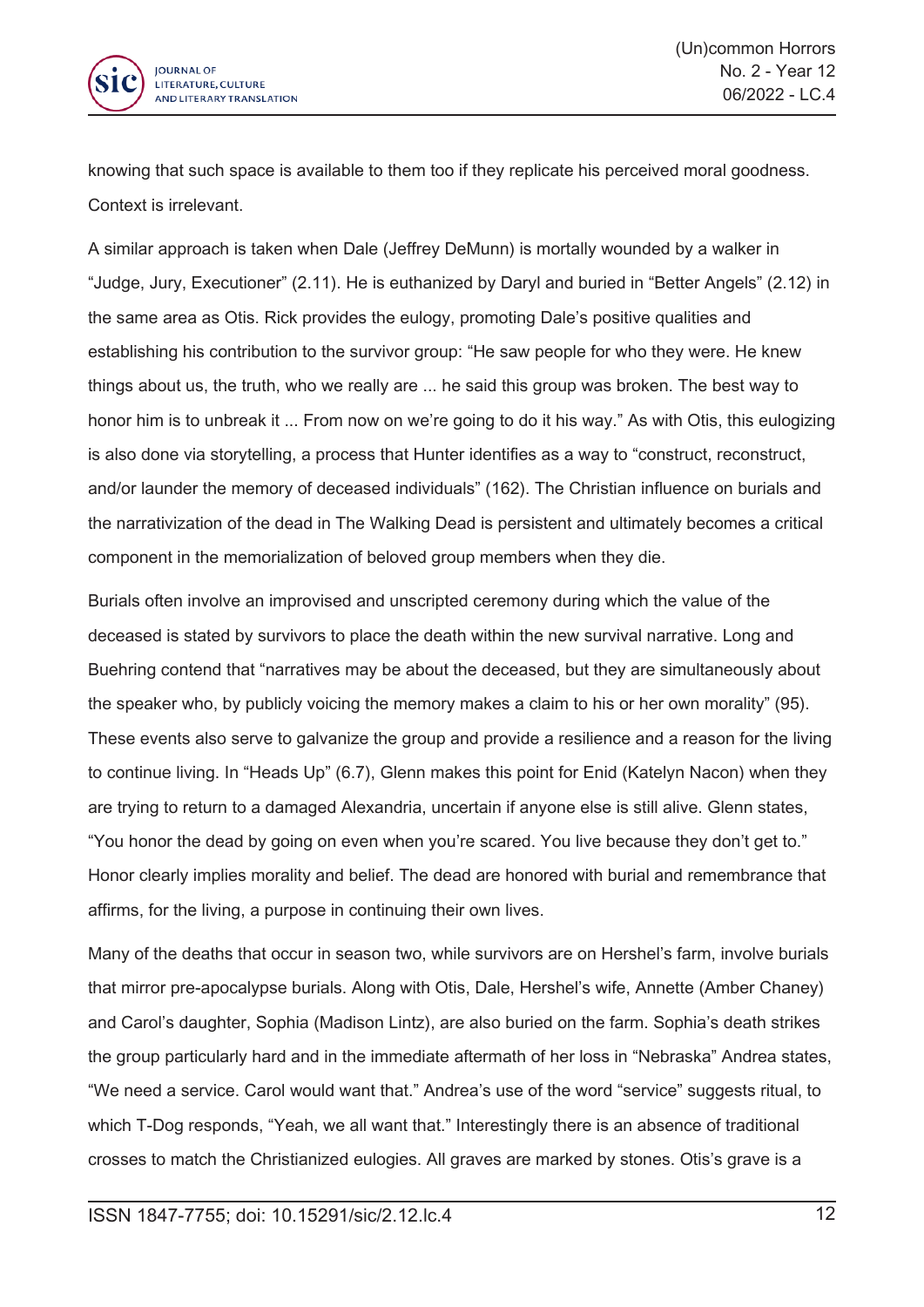

mound, and the other graves are ringed by stones. This invokes <sup>a</sup> far more ancient tradition of building <sup>a</sup> stone cairn or <sup>a</sup> ring cairn to mark graves. However, conflating ancient methods of marking graves with modern methods is not uncommon. The merging and acceptance of such practices serves to reinforce the significance of death across <sup>a</sup> range of cultures and contexts and to invoke the long-established reverence for marking the passing of <sup>a</sup> community member.

The fledgling communities that survivors either establish or take up residence in, all create cemeteries. The importance of this is that cemeteries occupy <sup>a</sup> specific space both physically and in terms of promoting an understanding of the world and of beliefs and practices. In Alexandria, <sup>a</sup> formal cemetery already exists before the show's survivors arrive. Alexandria, <sup>a</sup> place its leader Deanna (Tovah Feldshuh), <sup>a</sup> former congresswoman, tells Rick, "is the start of sustainability," is also promoted as <sup>a</sup> community and <sup>a</sup> place of safety. The graves in its cemetery are uniform, neat, set out in rows and each grave is marked with <sup>a</sup> board and the name of the deceased engraved on it. The area is sectioned off from the habitations by <sup>a</sup> row of conifers, <sup>a</sup> tree commonly associated with longevity, solitude, and peace. "Cemeteries are spaces which record sociocultural and religious change" (47), Francis et al. argue, and "their physical landscapes register varying religious traditions, and their ownership reveals <sup>a</sup> history of inclusion, assimilation and exclusion" (47). Most importantly, these "spaces encode identity, status, ideology and memorialization both at the collective and individual level" (47). More so than with the individual burials, the graves at Alexandria consolidate narratives because of their formal aesthetic and the physical context in which they exist. This cohesion comes, for Francis et al., because "cemeteries demonstrate that society is <sup>a</sup> partnership between the past, the living and those not yet born." It is <sup>a</sup> site where the living pay "tribute to the memory of the dead" (49). The cemetery at Alexandria is, however, an exclusive space and one that marks the power of narrative to reconstruct and redefine.

In "First Time Again" (6.1), Gabriel and Tobin (Jason Douglas) dig graves for Reg (Steve Coulter), Deanna's husband, and Pete (Corey Brill), the man who killed Reg and who was then summarily executed by Rick. However, Rick intervenes to stop Pete's burial, stating "We're not gonna bury killers inside these walls." Given that Rick has killed many times, both to defend himself and other group members, and he has killed based on the perception of threat, the statement suggests subjectivism. This is something that Morgan (Lennie James) understands, later telling Rick, "I'm <sup>a</sup>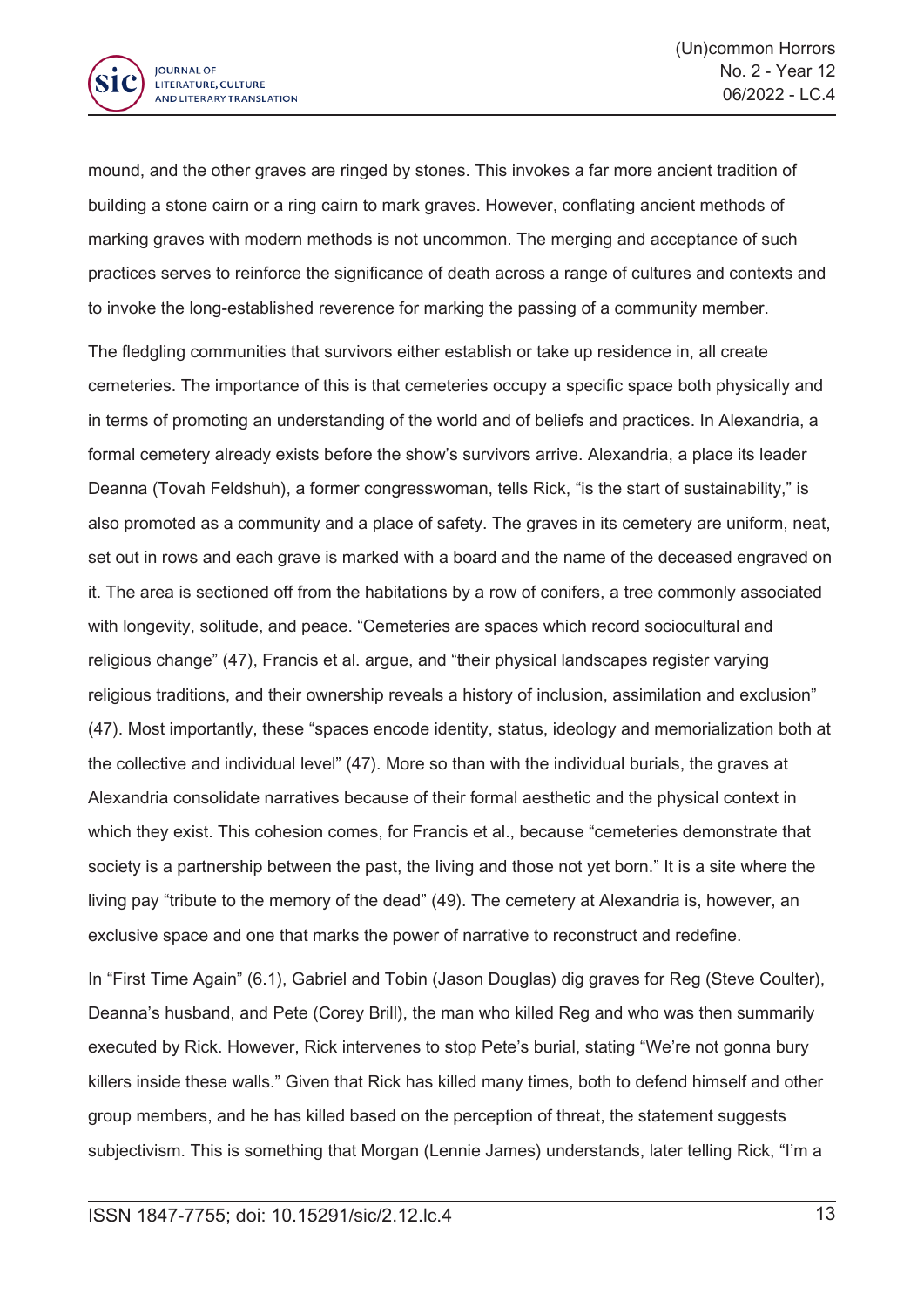

killer Rick. I am, and you are, too." This aside, Rick's decision is an attempt to articulate for the living community <sup>a</sup> moral contract, one with variable and exclusive clauses, but <sup>a</sup> contract nonetheless. Deanna supports Rick's decision, telling Tobin to "take it away;" <sup>a</sup> statement that denies Pete identity and group membership. These actions demonstrate the ways in which groups can demonize the actions of those they define as Other, while similarly reconciling their own same actions. Thompson sees that "community and interpersonal relationships are <sup>a</sup> clear part of the show and the quest for friendship and familial units appears even more important during the apocalypse" (160). The cemetery at Alexandria is <sup>a</sup> space for private commune with the deceased and it allows for the deceased to remain present in the community so that their deaths have meaning and their relationships with the living, although transformed, are not lost.

Interestingly, the horrific deaths of long-time characters Glenn and Abraham (Michael Cudlitz) do not result in them being buried in this space despite them belonging to that community. Both Glenn and Abraham have their heads eviscerated by Negan (Jeffrey Dean Morgan) in "The Day Will Come When You Won't Be" (7.1), but they are taken to the Hilltop, another location in which survivors exist for several years, and their graves, first revealed in "Go Getters" (7.5) are seemingly hidden by long grass and water barrels. Each grave is marked by an upright, bare stick, <sup>a</sup> small pile of stones and flowers, placed by the aptly named Jesus (Tom Payne), who states, "I read somewhere that blue flowers inspire strength and calming." The flowers are boarded by green that Jesus tells Maggie, Glenn's widow, signify "release." The overt symbolism of graves tended by Jesus highlights how imbedded Christianity remains in the lives of survivors.

Alexandria, aside from its cemetery also has <sup>a</sup> memorial painted on the inside wall near the entry/exit gate. The memorial is important because many of the dead are not recovered. The memorial gives them permanent status in the community. In "Now" (6.5), Aaron (Ross Marquand) watches as new names are added to the list, under the heading, "In Our Memory." A memorial certainly functions as Raphael et al. understand as "a powerful personal and societal focus" (24). It gives recognition in <sup>a</sup> public and commonly used area to those that were part of the community and thus narrativizes their deaths as both tragic, but also in the service of the community. The public acknowledgment works to promote <sup>a</sup> set of shared values, as does the cemetery and Rick's ambiguous notion that killers should be buried outside of Alexandria. These delicate steps towards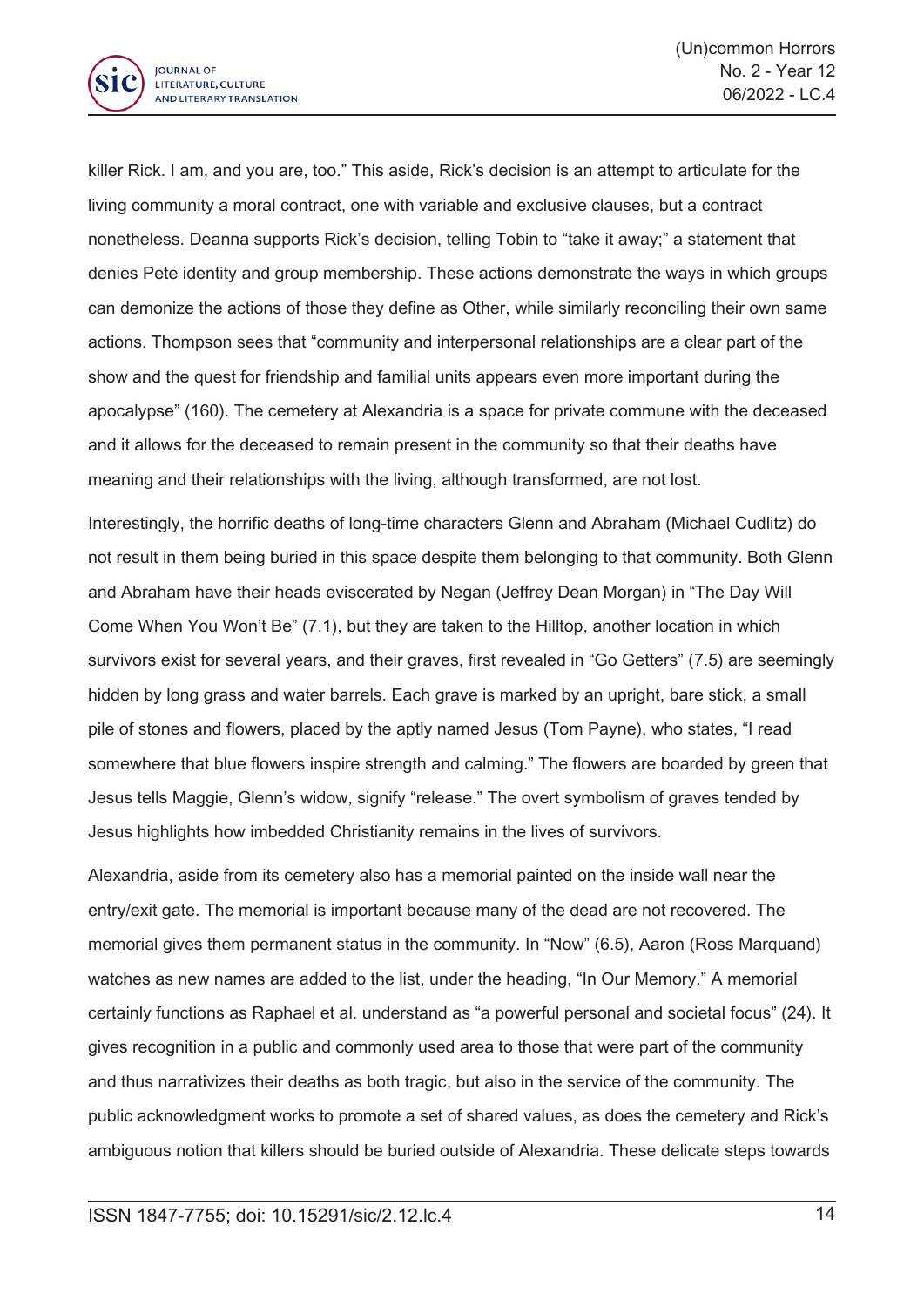

consolidating <sup>a</sup> cohesive group narrative, one changed but not damaged by cultural or personal trauma, begins in earnest with these burial rituals.

Burial rituals, in the context of The Walking Dead, and the narratives they endorse, particularly in relation to higher meaning and purpose beyond the physical realm, function as trauma treatment, personal and cultural, because of their familiarity, and their capacity to articulate <sup>a</sup> narrative that is recognizable and comforting. They also provide, for survivors, an opportunity to make meaning of <sup>a</sup> world that, in comparison to what existed before, is frightening and bleak. Yet, the Christian ethos in The Walking Dead, despite its contextuality, is also one that seeks to endorse the Christian founding of the American state. Horror, as Blake notes, can shift "the ways in which ideas of nationhood are re-narrativized, re-visioned and re-remembered in the service of nationally-specific military-industrial ends" (190). The persistence of war in The Walking Dead, the relentless violence of the living versus the dead, and human versus human, is reflected in the ongoing war on terror first articulated by President George W. Bush in the aftermath of the September 11th terrorist attacks. Fear or anxiety of disaster and trauma, personal and communal, is somewhat placated in The Walking Dead by demonstrating that the foundational tenets of the American state remain intact, so that the new world that will emerge in the aftermath of such destructive and uncertain times will be very much like the old.

## **Works Cited**

Anderson, Herbert. "Common Grief, Complex Grieving." Pastoral Psychology, vol. 59, no. 2, 2009, pp. 127-36. SpringerLink, doi.org/10.1007/s11089-009-0243-5.

Auger, Jeanette A. Social Perspectives on Death and Dying. Fernwood Publishing, 2007.

Bell, Catherine M. Ritual Theory, Ritual Practice. Oxford University Press, 2009.

"Better Angels." 2012. The Walking Dead, directed by Guy Ferland, season 2, episode 12, AMC Studios, 2012. DVD.

Bishop, Kyle. "Dead Man Still Walking." Journal of Popular Film and Television, vol. 37, no. 1, 2009, pp. 16-25. Taylor & Francis Online, doi.org/10.3200/jpft.37.1.16-25.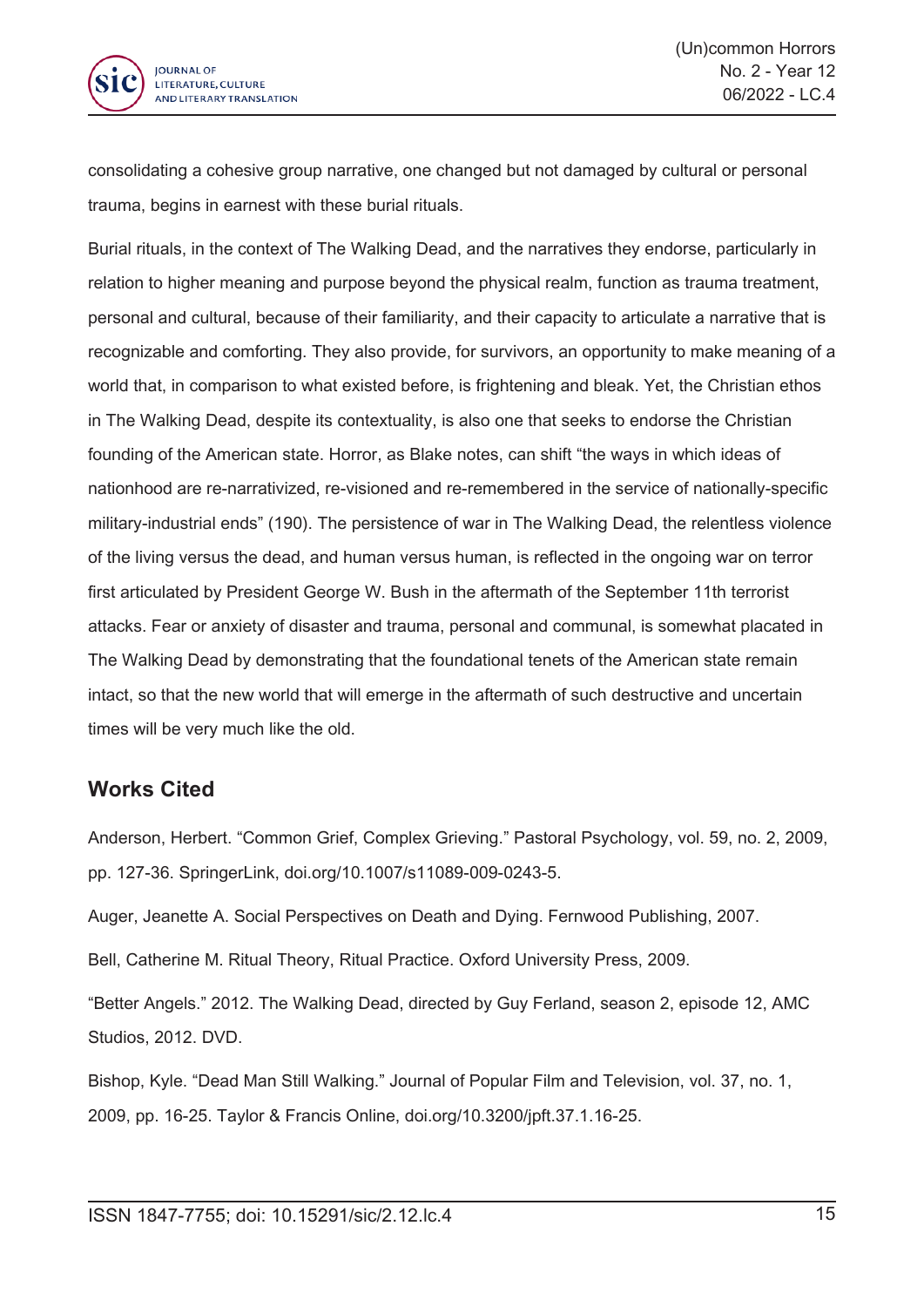

Blake, Linnie. The Wounds of Nations: Horror Cinema, Historical Trauma and National Identity. Manchester University Press, 2008.

"Bloodletting." 2011. The Walking Dead, directed by Ernest Dickerson, season 2, episode 3, AMC Studios, 2012. DVD.

"Cherokee Rose." 2011. The Walking Dead, directed by Billy Gierhart, season 2, episode 4, AMC Studios, 2012. DVD.

"Conquer." 2015. The Walking Dead, directed by Greg Nicotero, season 5, episode 16, AMC Studios, 2015. DVD.

Dastur, Françoise. "Mourning as the Origin of Humanity." Mosaic: A Journal for the Interdisciplinary Study of Literature, vol. 48, no. 3, 2015, pp. 1-13. Project Muse, doi.org/10.1353/mos.2015.0037.

"The Day Will Come When You Won't Be." 2016. The Walking Dead, directed by Greg Nicotero, season 7, episode 1, AMC Studios, 2017. DVD.

Doka, Kenneth J. "Spirituality: Quo Vadis." Death, Dying, and Bereavement: Contemporary Perspectives, Institutions, and Practices, edited by Judith Stillion and Thomas Attig, Springer, 2015, pp. 233-44.

Durkheim, Émile. The Elementary Forms of Religious Life. Translated by Carol Cosman, Oxford University Press, 2008.

"First Time Again." 2015. The Walking Dead, directed by Greg Nicotero, season 6, episode 1, AMC Studios, 2016. DVD.

"Four Walls and <sup>a</sup> Roof." 2014. The Walking Dead, directed by Jeffrey F. January, season 5, episode 3, AMC Studios, 2015. DVD.

Francis, Doris, et al. "Sustaining Cemeteries: The User Perspective." Mortality, vol. 5, no. 1, 2000, pp. 34-52. Taylor & Francis Online, doi.org/10.1080/713685994.

"Go Getters." 2016. The Walking Dead, directed by Darnell Martin, season 7, episode 5, AMC Studios, 2017. DVD.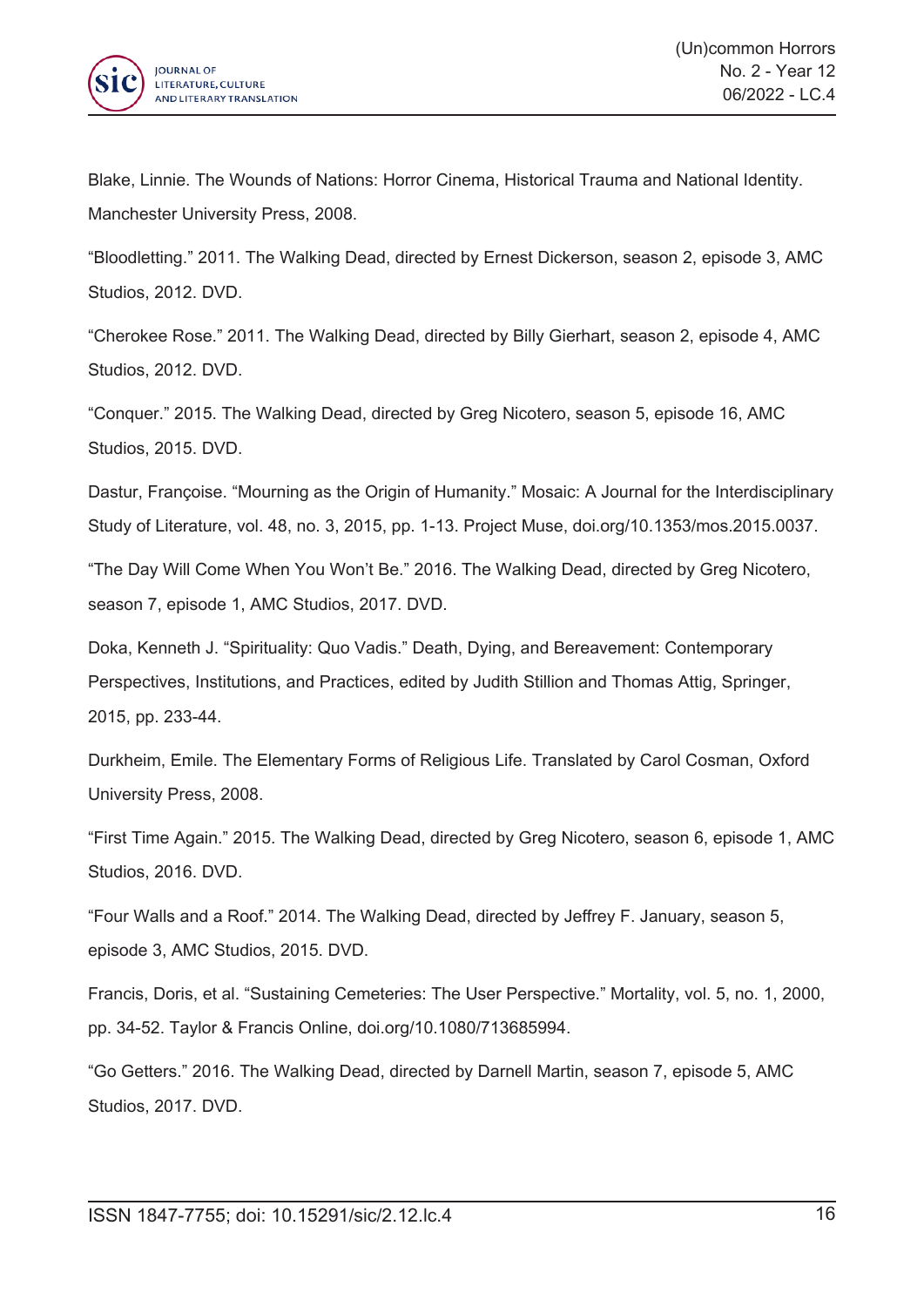

Gore, Phil. "Funeral Ritual Past and Present." Grief, Mourning, and Death Ritual, edited by Jenny Hockey, Jeanne Katz, and Neil Small, Open University Press, 2001, pp. 212-217.

Gurr, Barbara. "Masculinity, Race, and the (Re?) Imagined American Frontier." Race, Gender, and Sexuality in Post-Apocalyptic TV and Film, edited by Barbara Gurr, Palgrave Macmillan, 2015, pp. 31-44.

"Heads Up." 2015. The Walking Dead, directed by David Boyd, season 6, episode 7, AMC Studios, 2016. DVD.

Hoy, William G. Do Funerals Matter? The Purposes and Practices of Death Rituals in Global Perspective. Routledge, 2013.

Hunter, Jennifer. "Bereavement: An Incomplete Rite of Passage." OMEGA - Journal of Death and Dying, vol. 56, no. 2, 2008, pp. 153-73. SAGE Journals, doi.org/10.2190/om.56.2.b.

"Internment." 2013. The Walking Dead, directed by David Boyd, season 4, episode 5, AMC Studios, 2014. DVD.

"Judge, Jury, Executioner." 2012. The Walking Dead, directed by Greg Nicotero, season 2, episode 11, AMC Studios, 2012. DVD.

Kephart, William M. "Status After Death." American Sociological Review, vol. 15, no. 5, 1950, pp. 635-43. JSTOR, doi.org/10.2307/2086917.

"Killer Within." 2012. The Walking Dead, directed by Guy Ferland, season 3, episode 4, AMC Studios, 2013. DVD.

Kremmel, Laura. "Rest in Pieces: Violence in Mourning the (Un)Dead." We're All Infected: Essays on AMC's the Walking Dead and the Fate of the Human, edited by Dawn Keetley, McFarland & Company, 2014, pp. 80-94.

Long, Susan Orpett, and Sonja Buehring. "Searching for Life in Death: Celebratory Mortuary Ritual in the Context of US Interfaith Families." Mortality, vol. 19, no. 1, 2013, pp 80-100. Taylor & Francis Online, doi.org/10.1080/13576275.2013.870985.

Lord, Janice H. "Spiritual Essentials." Violent Death: Resilience and Intervention Beyond the Crisis, edited by Edward K Rynearson, Routledge, 2006, pp. 65-84.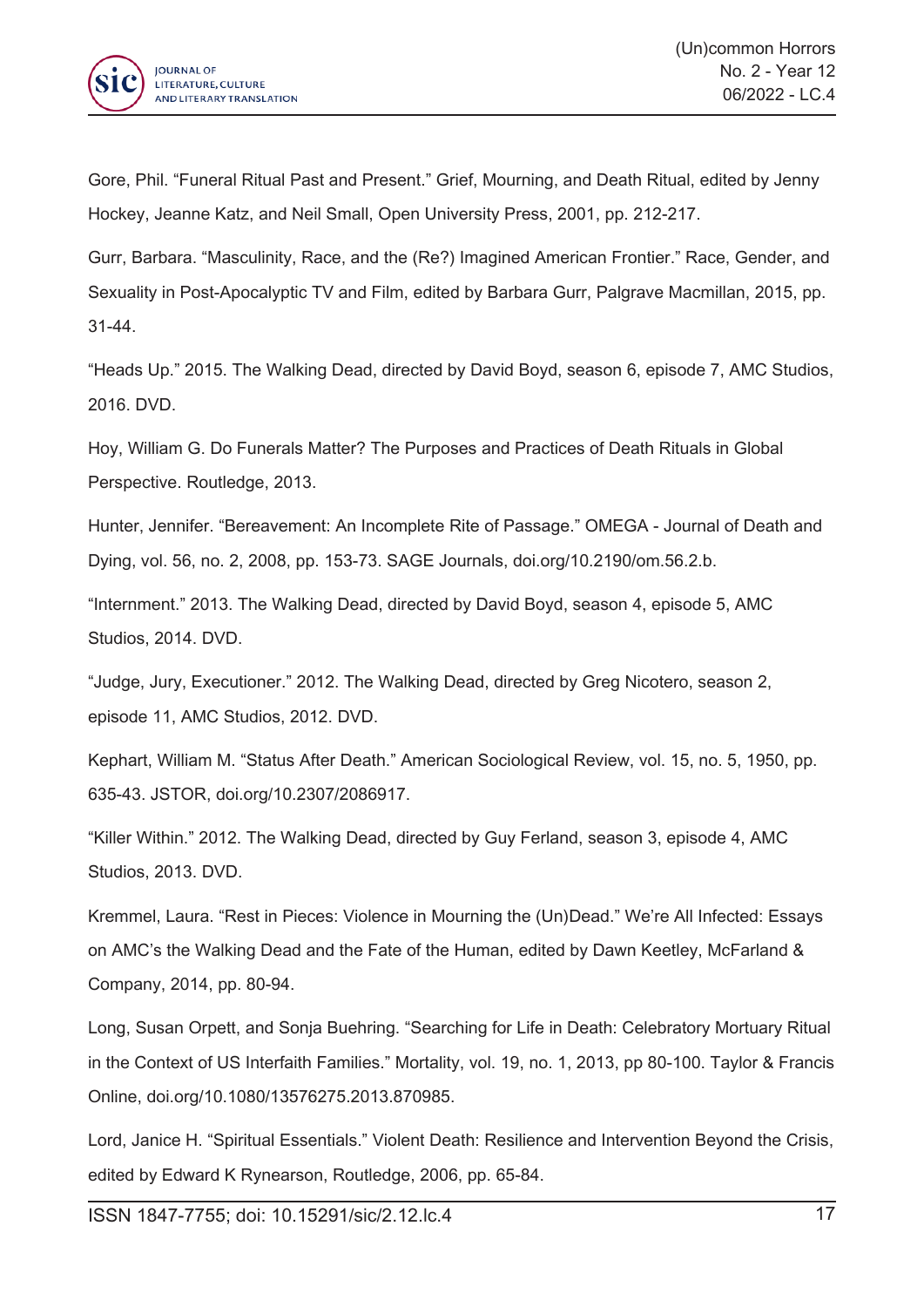

Malešević, Siniša. "Nationalism, War and Social Cohesion." Ethnic and Racial Studies, vol. 34, no. 1, 2011, pp. 142-61. Taylor & Francis Online, doi.org/10.1080/01419870.2010.489647.

Murray, Robin L., and Joseph K. Heumann. Monstrous Nature: Environment and Horror on the Big Screen. University of Nebraska Press, 2016.

"Nebraska." 2012. The Walking Dead, directed by Clark Johnson, season 2, episode 8, AMC Studios, 2012. DVD.

Neimeyer, Robert A., and Alan E. Stewart. "Trauma, Healing, and the Narrative Employment of Loss." Families in Society: The Journal of Contemporary Social Services, vol. 77, no. 6, 1996, pp. 360-75. SAGE Journals, doi.org/10.1606/1044-3894.933.

Neimeyer, Robert A., and Heidi H. Levitt. "Coping and Coherence: A Narrative Perspective on Resilience." Coping with Stress: Effective People and Processes, edited by C. R. Snyder, Oxford University Press, 2001, pp. 47-67.

"No Way Out." 2016. The Walking Dead, directed by Greg Nicotero, season 6, episode 9, AMC Studios, 2016. DVD.

"Not Tomorrow Yet." 2016. The Walking Dead, directed by Greg Nicotero, season 6, episode 12, AMC Studios, 2016. DVD.

"Now." 2015. The Walking Dead, directed by Avi Youabian, season 6, episode 5, AMC Studios, 2016. DVD.

Raphael, Beverly, et al. "Clinical Theories of Loss and Grief." Violent Death: Resilience and Intervention Beyond the Crisis, edited by Edward K. Rynearson, Routledge, 2006, pp. 3-29.

"Remember." 2015. The Walking Dead, directed by Greg Nicotero, season 5, episode 12, AMC Studios, 2015. DVD.

"Save the Last One." 2011. The Walking Dead, directed by Phil Abraham, season 2, episode 3, AMC Studios, 2012. DVD.

Smelser, Neil J. "Psychological Trauma and Cultural Trauma." Cultural Trauma and Collective Identity, edited by Jeffrey C. Alexander et al., University of California Press, 2004, pp. 31-59.